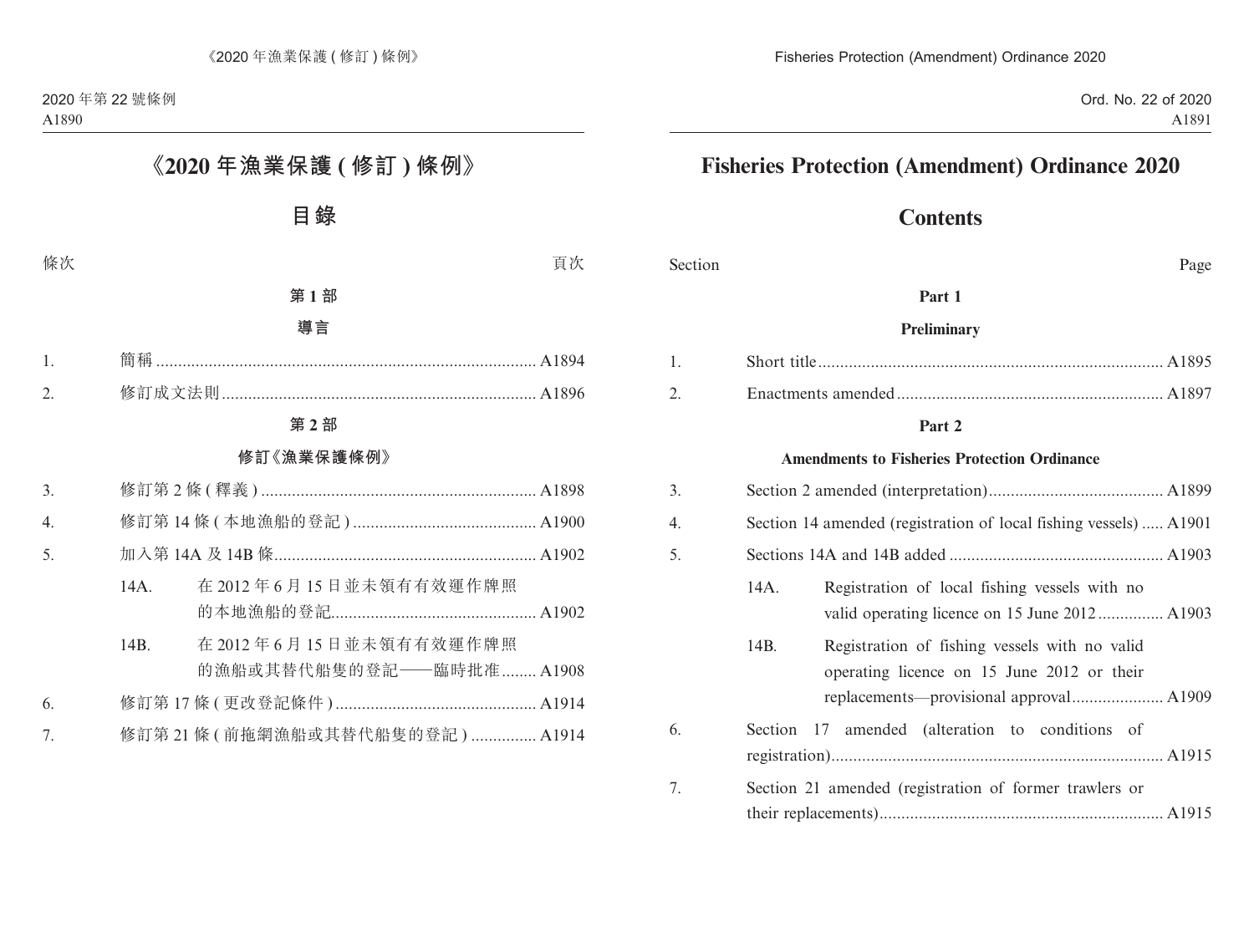|                                                          | Ord. No. 22 of 2020<br>A1893                                                                                                                  |
|----------------------------------------------------------|-----------------------------------------------------------------------------------------------------------------------------------------------|
|                                                          |                                                                                                                                               |
| Section                                                  | Page                                                                                                                                          |
|                                                          |                                                                                                                                               |
| 21A.                                                     | Registration of former trawlers with no valid<br>operating licence on 15 June 2012 or their<br>replacements—certificate of eligibility  A1917 |
| Section 26 amended (refusal of applications for issue or |                                                                                                                                               |
|                                                          |                                                                                                                                               |
| Section 37 amended (Director may require information     |                                                                                                                                               |
|                                                          |                                                                                                                                               |
|                                                          |                                                                                                                                               |
| Part 3                                                   |                                                                                                                                               |

## **Consequential Amendments to Administrative Appeals Board Ordinance**

| 14 |  |  |  |
|----|--|--|--|
|----|--|--|--|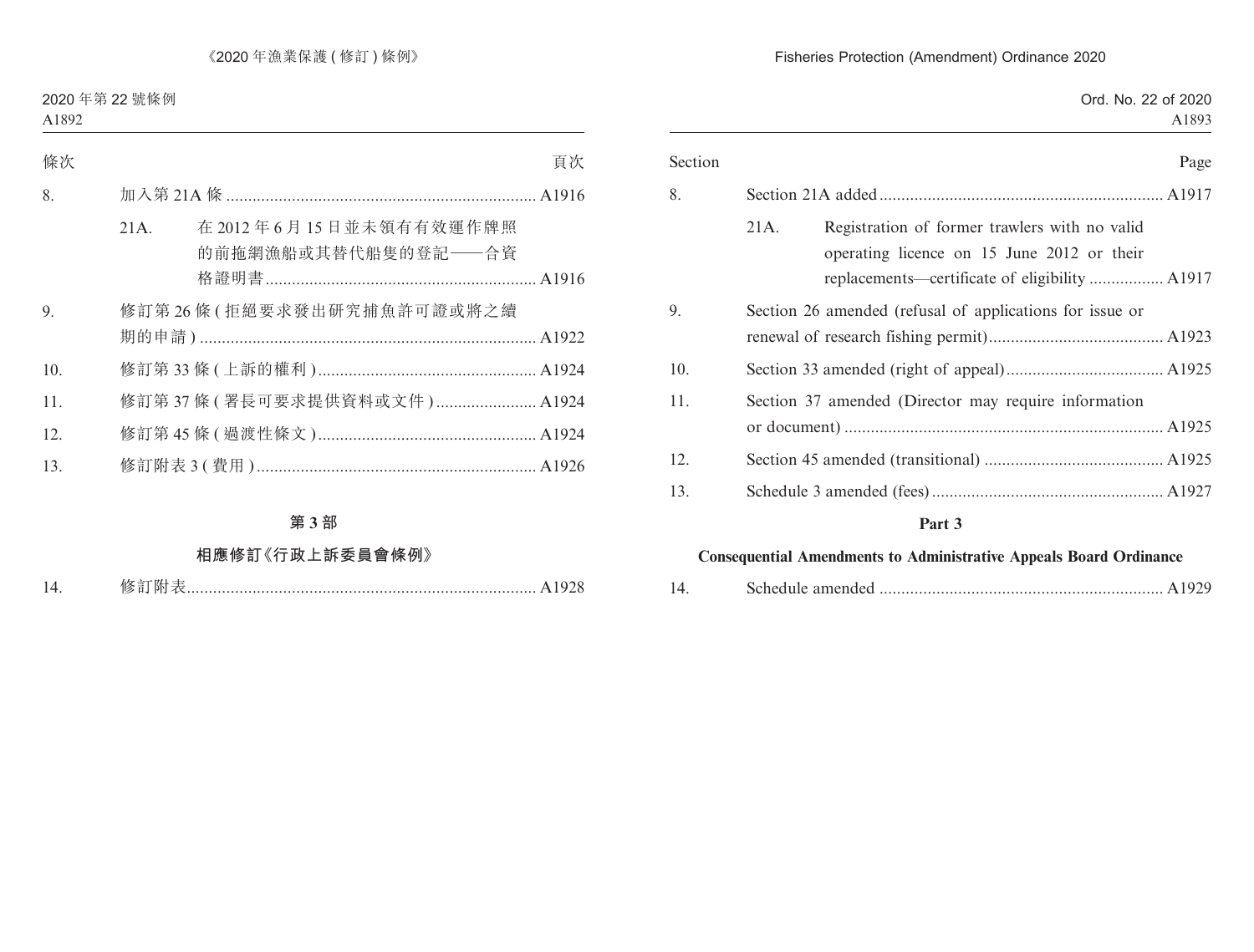Part 1 Section 1 Ord. No. 22 of 2020 A1895

#### **HONG KONG SPECIAL ADMINISTRATIVE REGION**

ORDINANCE NO. 22 OF 2020



Matthew CHEUNG Kin-chung Acting Chief Executive 5 November 2020

An Ordinance to amend the Fisheries Protection Ordinance to provide for the registration of local fishing vessels in respect of which there was no valid operating licence on 15 June 2012 and the issue of provisional approvals for registration to owners or former owners of fishing vessels in respect of which there was no valid operating licence on 15 June 2012; to provide for the issue of certificate of eligibility for registration in relation to former trawlers in respect of which there was no valid operating licence on 15 June 2012; and to make related amendments to the Ordinance and the Administrative Appeals Board Ordinance.

[6 November 2020]

Enacted by the Legislative Council.

# **Part 1**

# **Preliminary**

## **1. Short title**

This Ordinance may be cited as the Fisheries Protection (Amendment) Ordinance 2020.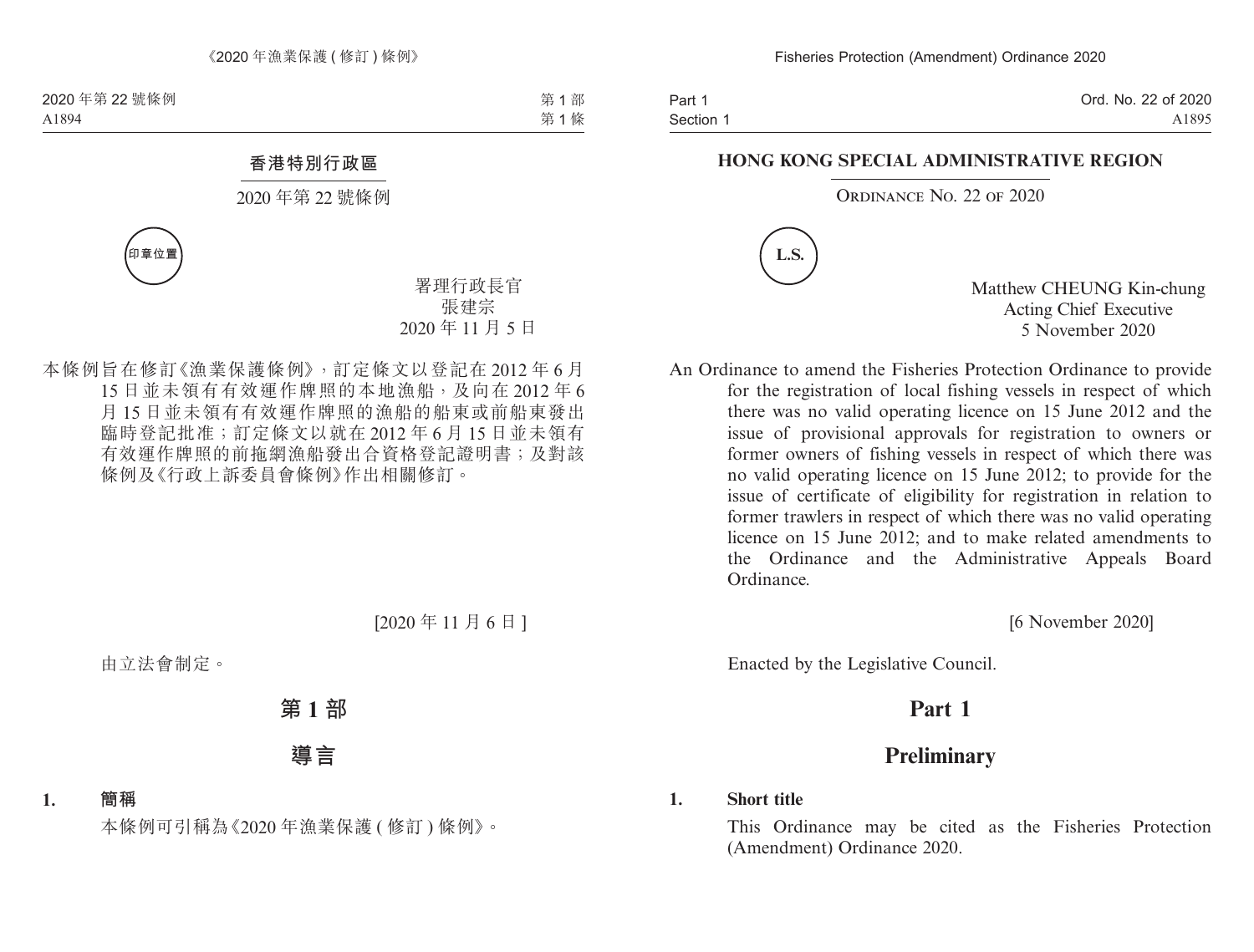| Part 1    | Ord. No. 22 of 2020 |
|-----------|---------------------|
| Section 2 | A1897               |

## **2. Enactments amended**

- (1) The Fisheries Protection Ordinance (Cap. 171) is amended as set out in Part 2.
- (2) The Administrative Appeals Board Ordinance (Cap. 442) is amended as set out in Part 3.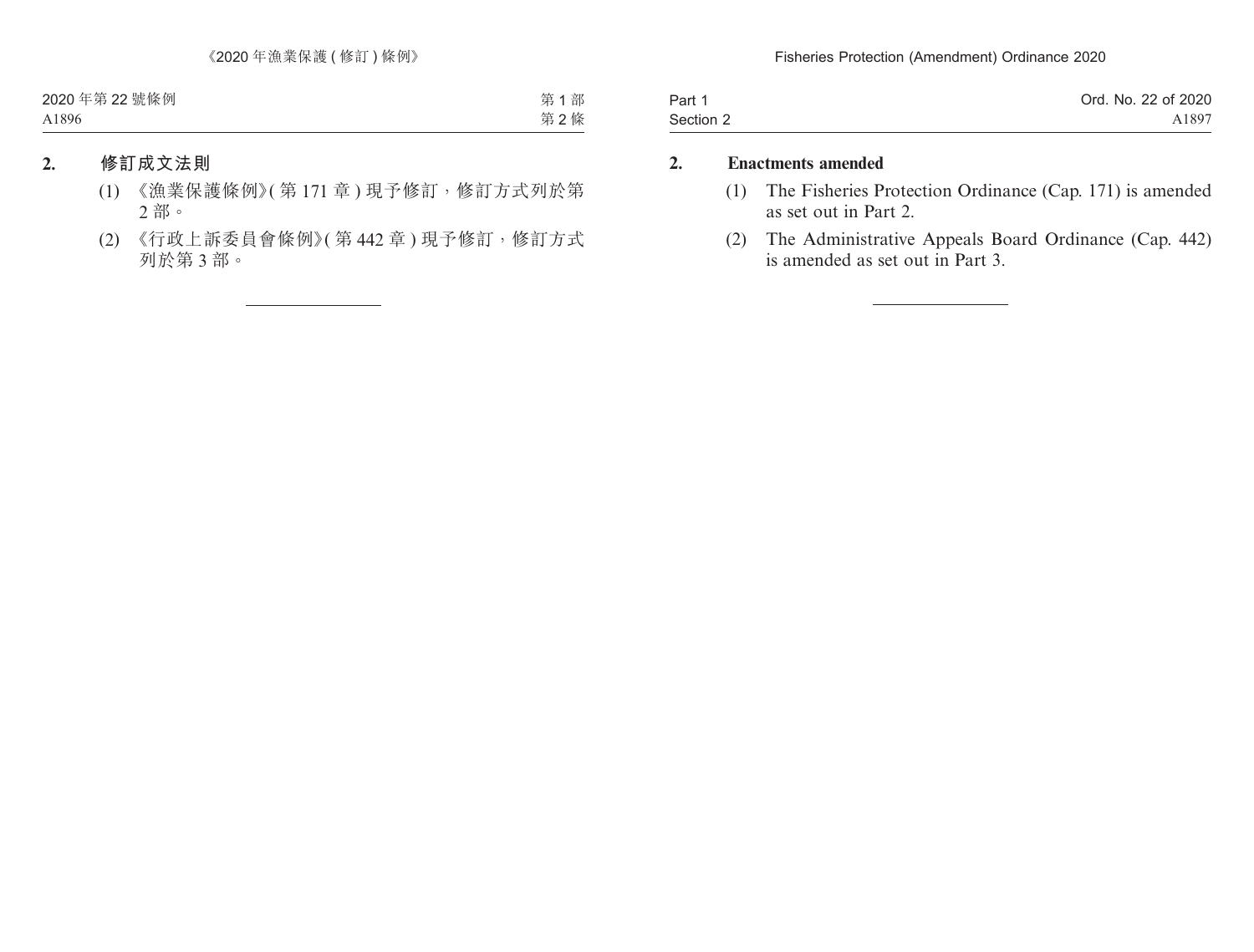| Part 2    | Ord. No. 22 of 2020 |
|-----------|---------------------|
| Section 3 | A1899               |

# **Part 2**

# **Amendments to Fisheries Protection Ordinance**

### **3. Section 2 amended (interpretation)**

(1) Section 2, definition of *commencement date*—

### **Repeal**

"2012 (13 of 2012)"

### **Substitute**

"2020 (22 of 2020)".

(2) Section 2, before the definition of *ancillary vessel*—

## **Add**

- "*2012 certificate* (2012年證明書), in relation to a vessel, means the certificate of ownership of the vessel that was valid on 15 June 2012;
- *2012 owner* (2012年船東), in relation to a vessel, means—
	- (a) if the 2012 certificate for the vessel specifies 1 person—the person;
	- (b) if the 2012 certificate for the vessel specifies 2 or more persons (*co-owners*), none of whom has died or ceased to exist—the co-owners; or
	- (c) if the 2012 certificate for the vessel specifies 2 or more persons, one or more of whom has died or ceased to exist—the remaining co-owner or co-owners;".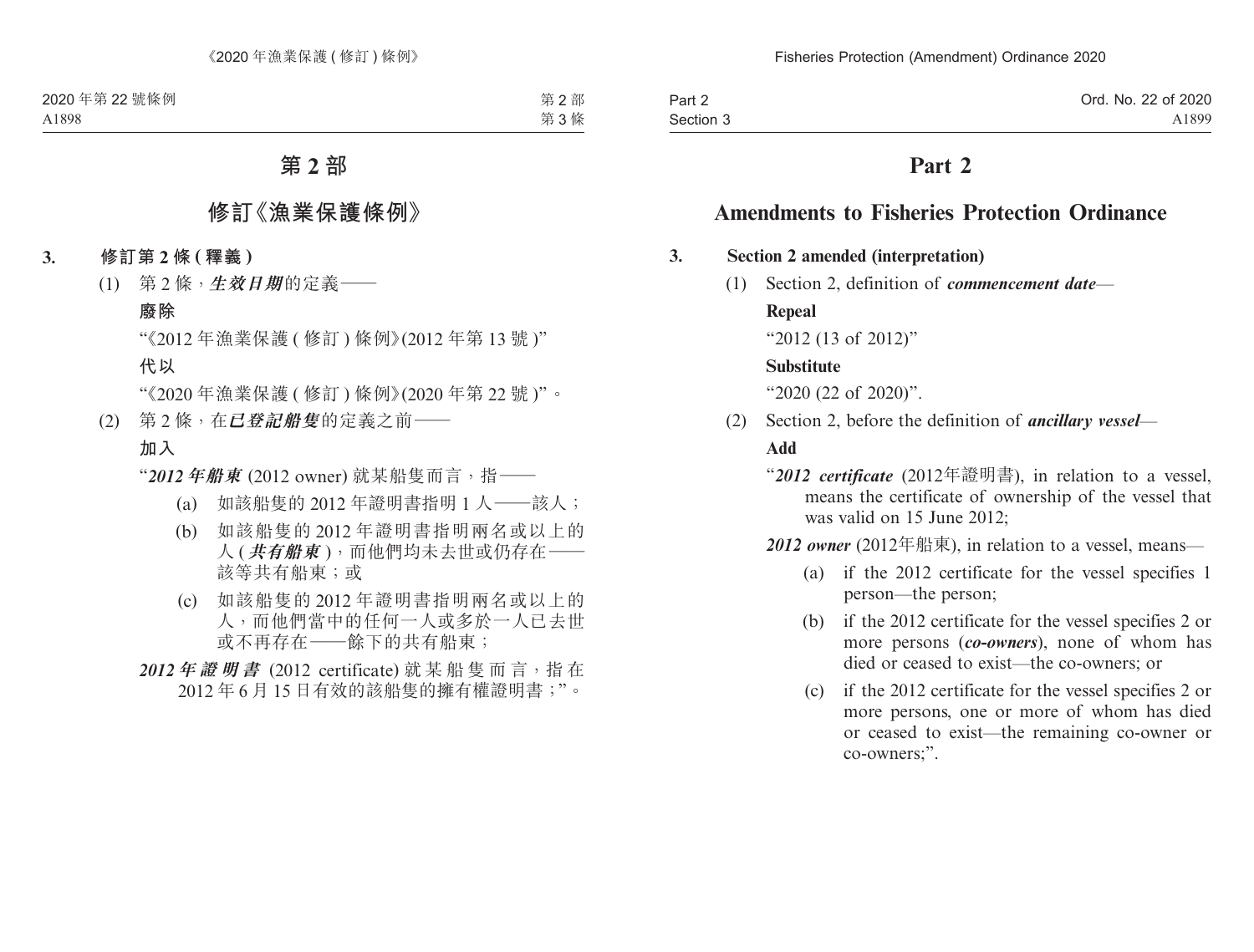| Part 2    | Ord. No. 22 of 2020 |
|-----------|---------------------|
| Section 4 | A1901               |

# **4. Section 14 amended (registration of local fishing vessels)** (1) Section 14(1)(a)— **Repeal** "is a valid operating licence on the commencement date" **Substitute** "was a valid operating licence on 15 June 2012". (2) Section  $14(1)(b)(i)$ — **Repeal** "the commencement date" (wherever appearing) **Substitute** "15 June 2012". (3) Section 14(1)(c)— **Repeal** "section 19 or 21" **Substitute** "section 14A(2), 14B(8), 19(1), 21(1) or 21A(8)". (4) Section 14(2)— **Repeal** everything after "or (b)" **Substitute** "may only be made within 12 months after 15 June 2012.". (5) Section 14(3)— **Repeal** "may be made under subsection  $(1)(a)$  or  $(b)$ " **Substitute**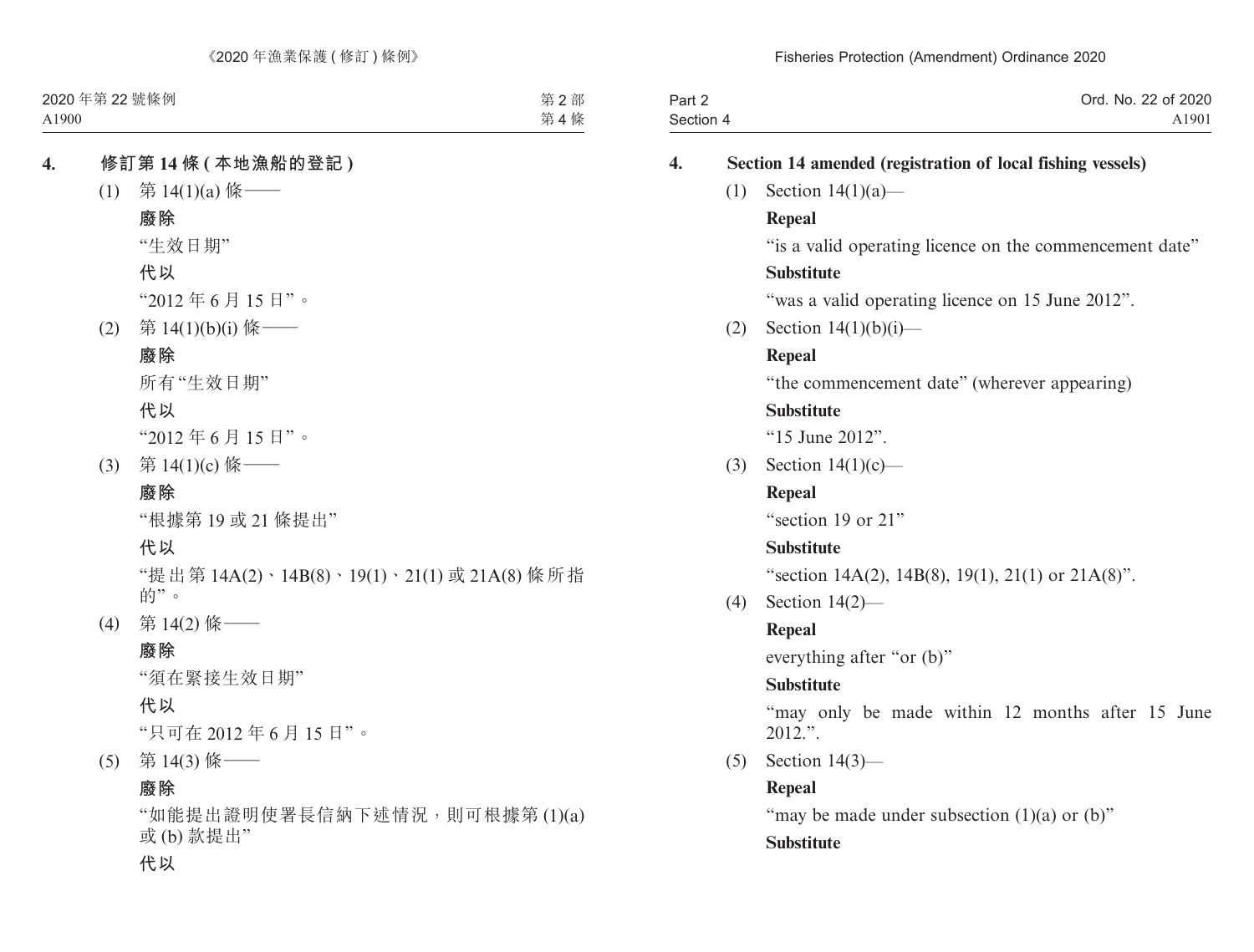| Part 2    | Ord. No. 22 of 2020 |
|-----------|---------------------|
| Section 5 | A1903               |

"under subsection  $(1)(a)$  or  $(b)$  may be made at a later time".

(6) Section 14(3)(b)—

### **Repeal**

"the commencement date"

## **Substitute**

"15 June 2012".

 $(7)$  Section  $14$ —

## **Repeal subsection (5)**

## **Substitute**

"(5) If the Director refuses an application under subsection (1) or section 14A(2), 14B(8), 19(1), 21(1) or 21A(8), the Director must send a notice of refusal to the applicant within 14 days after the date of the decision.".

## **5. Sections 14A and 14B added**

After section 14—

## **Add**

## "**14A. Registration of local fishing vessels with no valid operating licence on 15 June 2012**

- (1) This section applies in relation to a local fishing vessel—
	- (a) in respect of which there is a valid operating licence but there was no valid operating licence on 15 June 2012; and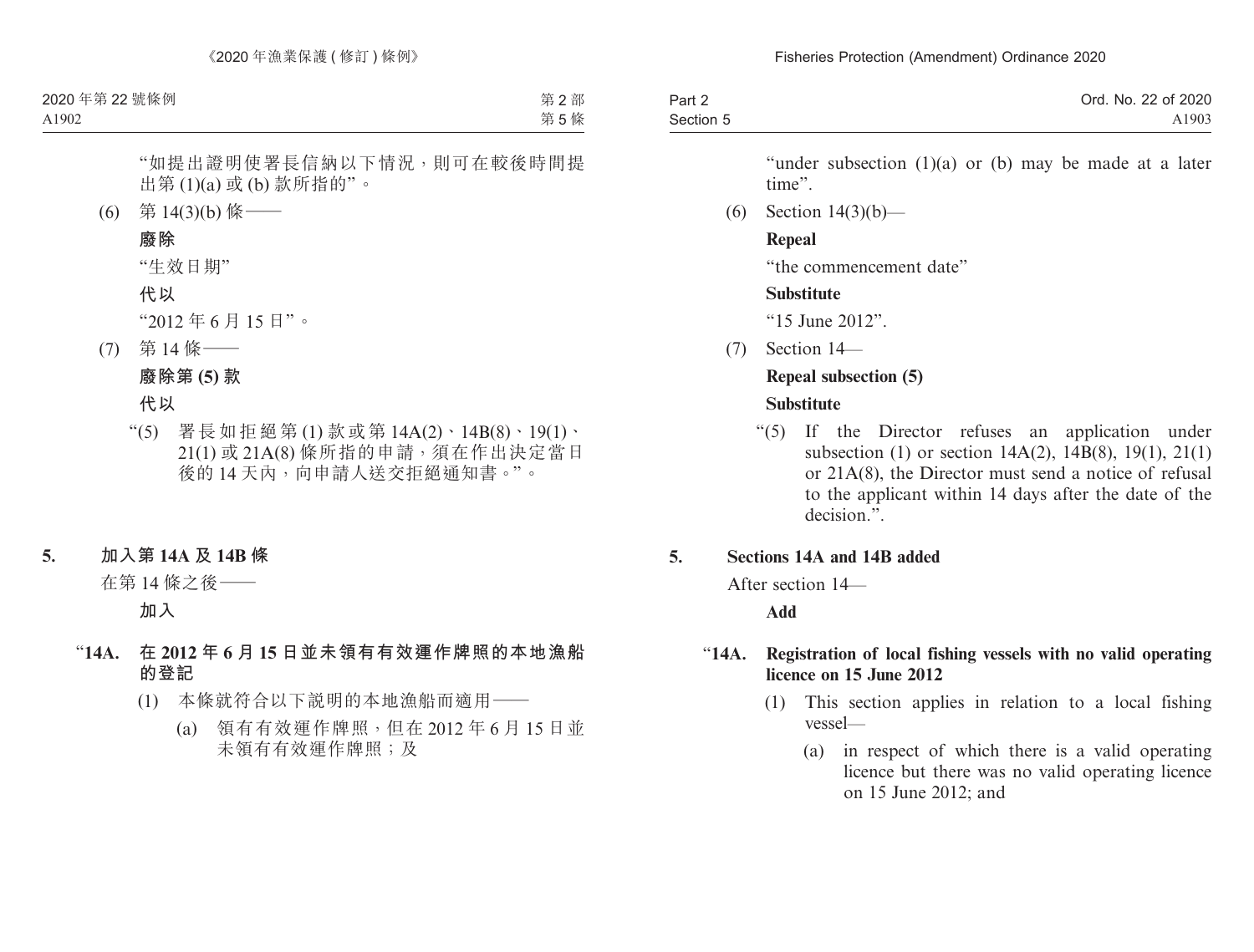| Part 2    | Ord. No. 22 of 2020 |
|-----------|---------------------|
| Section 5 | A1905               |

- (b) that was not affected by the trawl ban introduced by the Fisheries Protection (Specification of Apparatus) (Amendment) Notice 2011 (L.N. 45 of 2011).
- (2) The Director may, on application by the owner of the vessel, register the vessel under section 14 if—
	- (a) no provisional approval has been issued under section  $14B(2)$  in respect of the vessel;
	- (b) the applicant shows to the satisfaction of the Director that—
		- (i) the applicant was also the 2012 owner of the vessel; or
		- (ii) the application is supported by a waiver given by the 2012 owner of the vessel under section 14B(6), or by proof that the person or persons specified in the 2012 certificate of the vessel has or have all died or ceased to exist; and
	- (c) the applicant shows to the satisfaction of the Director that—
		- (i) the vessel was used, or intended to be used, for the purpose of fishing up to the expiry of 14 June 2012;
		- (ii) the engine power of the vessel does not exceed that of the vessel immediately before 15 June 2012; and
		- (iii) the number of ancillary vessels the vessel has does not exceed that which the vessel had immediately before 15 June 2012.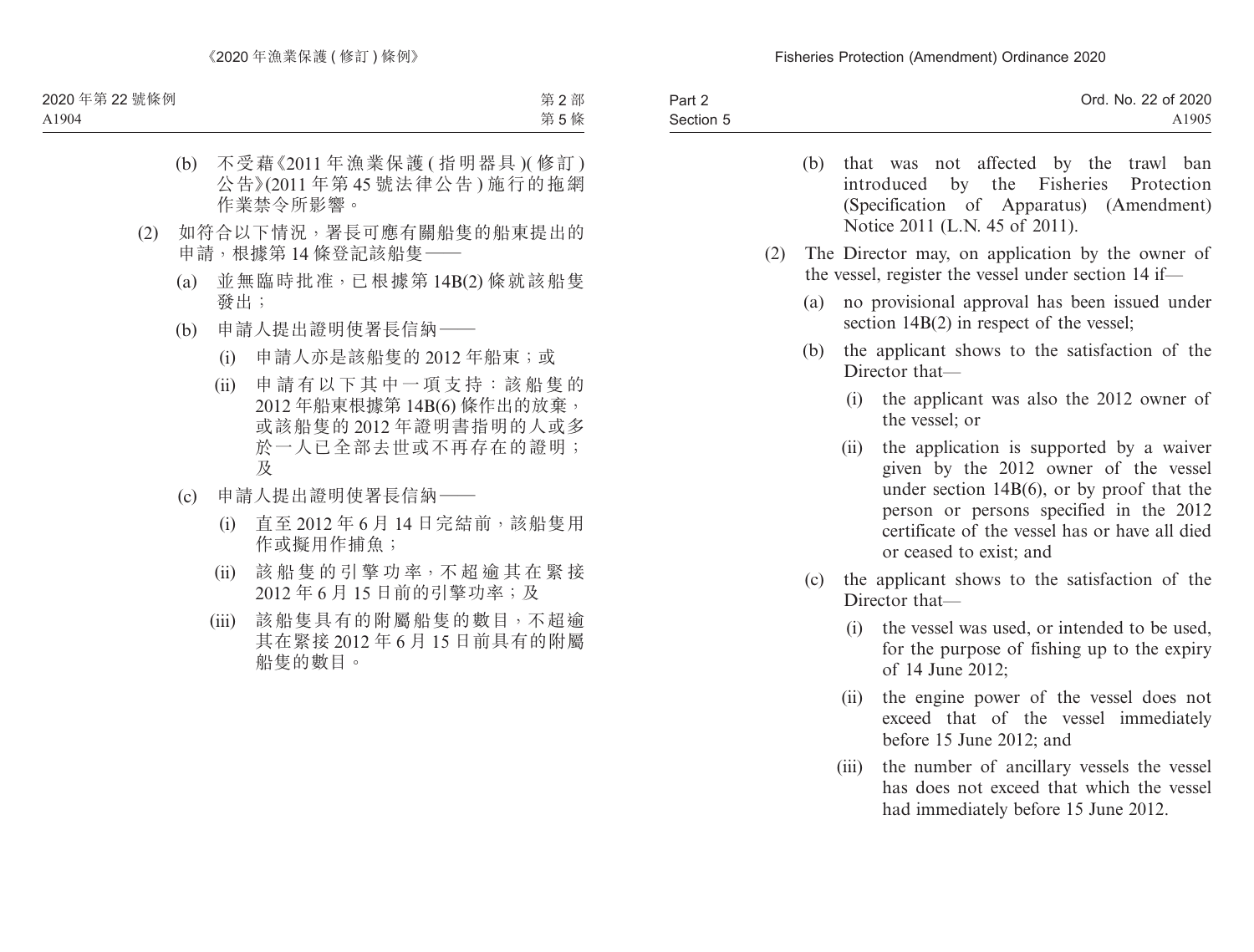| Part 2    | Ord. No. 22 of 2020 |
|-----------|---------------------|
| Section 5 | A1907               |

- (3) For subsection  $(2)(c)(i)$ , the Director must take into account—
	- (a) whether there was a valid operating licence in respect of the vessel before 15 June 2012, and if there was, the validity period of the last valid operating licence in respect of the vessel before 15 June 2012;
	- (b) the reason why there was no valid operating licence in respect of the vessel on 15 June 2012; and
	- (c) any other factor the Director considers appropriate.
- (4) An application under subsection (2) may only be made within 6 months after the commencement date.
- (5) Despite subsection (4), an application under subsection (2) may be made at a later time if the applicant shows to the satisfaction of the Director that—
	- (a) the failure to make the application within the time specified in subsection (4) was not due to the applicant's default; and
	- (b) the applicant exercised due diligence to ensure that the application would be made as soon as practicable after the commencement date.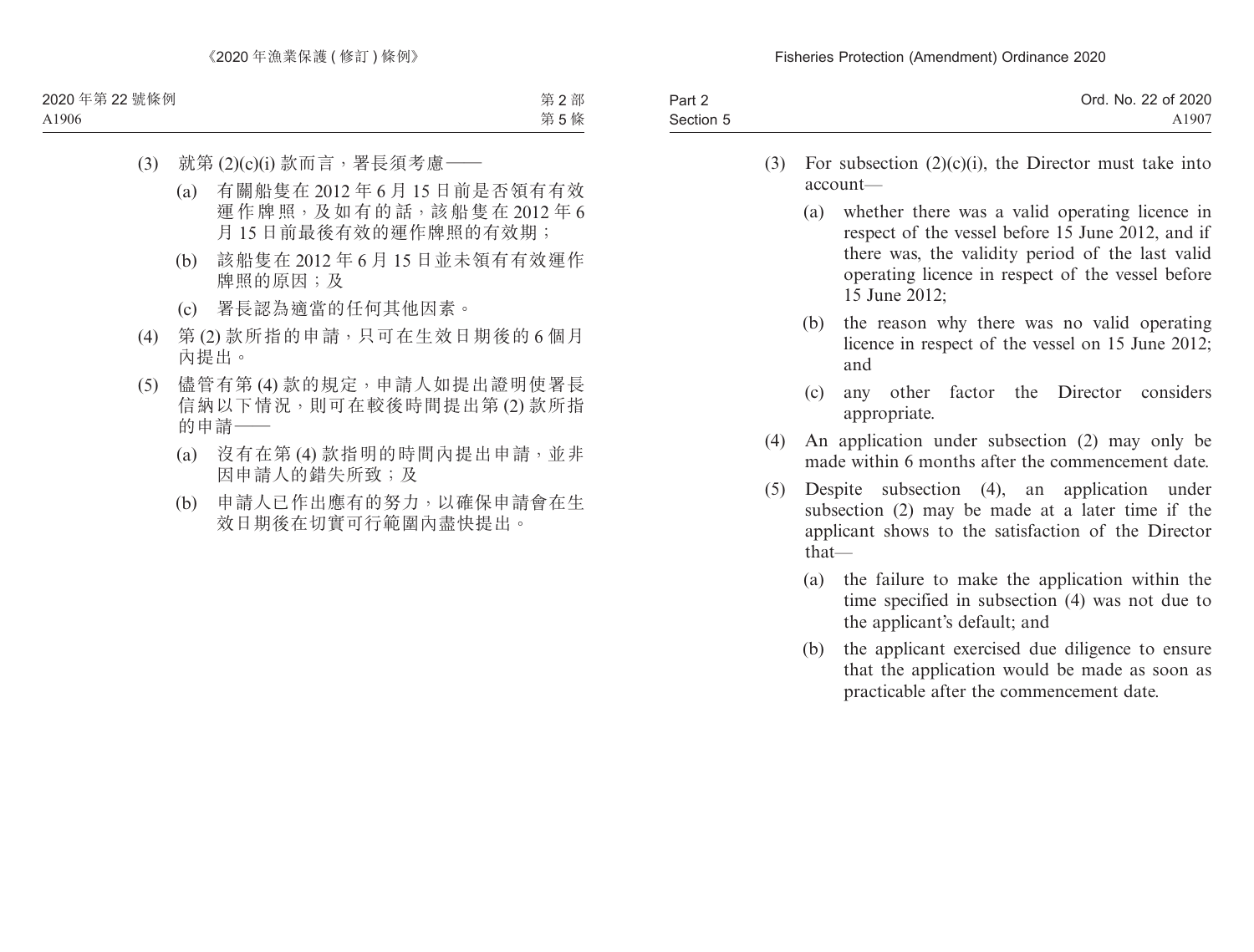| Part 2    | Ord. No. 22 of 2020 |
|-----------|---------------------|
| Section 5 | A1909               |

- **14B. Registration of fishing vessels with no valid operating licence on 15 June 2012 or their replacements—provisional approval**
	- (1) This section applies if—
		- (a) there was, on 15 June 2012, a fishing vessel in respect of which there was no valid operating licence (*original vessel*); and
		- (b) the original vessel was not affected by the trawl ban introduced by the Fisheries Protection (Specification of Apparatus) (Amendment) Notice 2011 (L.N. 45 of 2011).
	- (2) The Director may, on application by the 2012 owner of the original vessel, issue to the owner a provisional approval for the registration of the original vessel or one other local fishing vessel (*PAR*) if—
		- (a) no PAR has been issued under this subsection in respect of the original vessel; and
		- (b) the applicant shows to the satisfaction of the Director that—
			- (i) the original vessel was used, or intended to be used, for the purpose of fishing up to the expiry of 14 June 2012;
			- (ii) any one or more of the following applies—
				- (A) the applicant no longer owns the original vessel;
				- (B) the original vessel has been lost or destroyed;
				- (C) the operating licence in respect of the original vessel has been cancelled by the Director of Marine;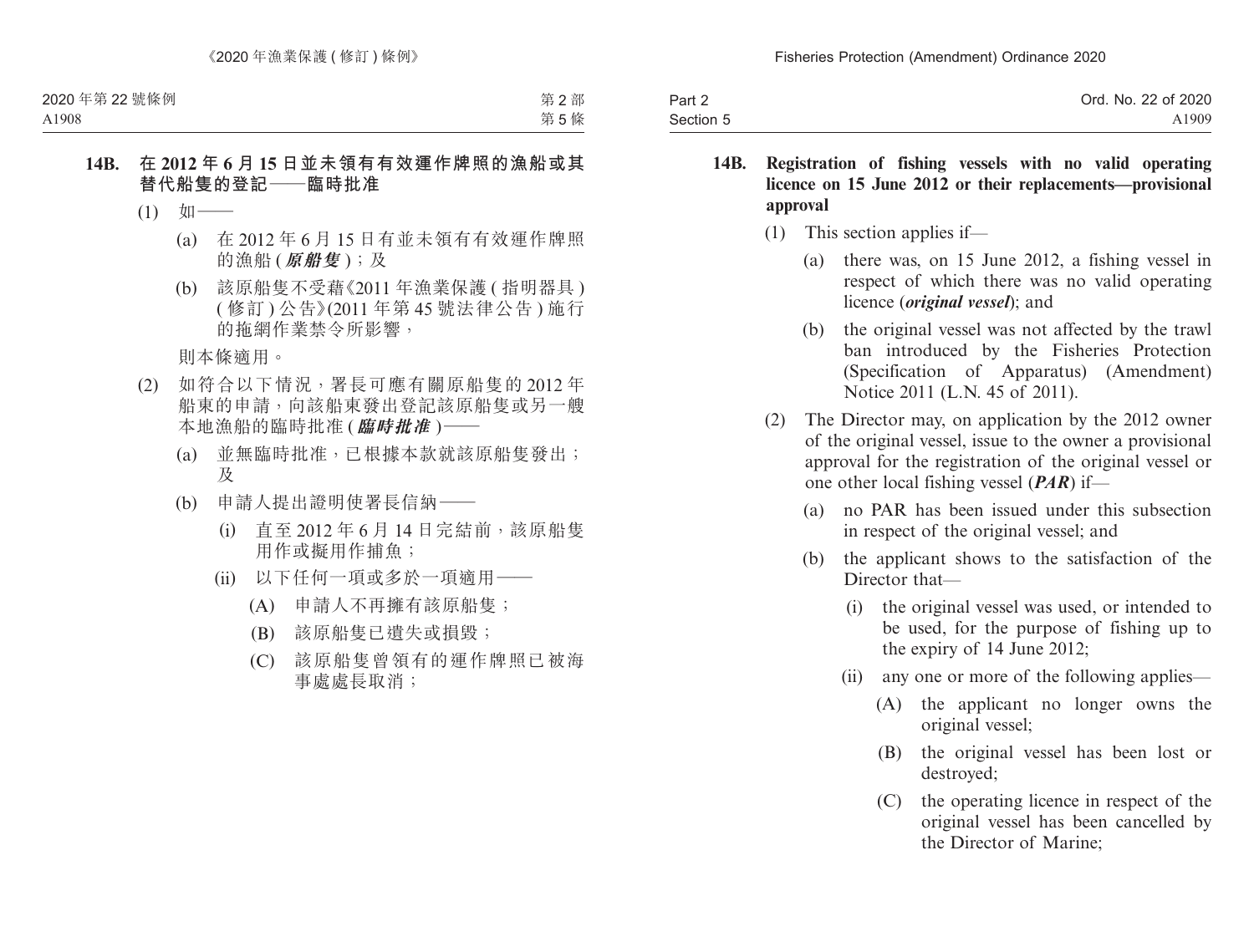| Part 2    | Ord. No. 22 of 2020 |
|-----------|---------------------|
| Section 5 | A1911               |

- (D) the original vessel is no longer designed and equipped to be used primarily for fishing; and
- (iii) the applicant has not waived under subsection (6) the entitlement to apply for a PAR in respect of the original vessel.
- (3) For subsection  $(2)(b)(i)$ , the Director must take into account—
	- (a) whether there was a valid operating licence in respect of the original vessel before 15 June 2012, and if there was, the validity period of the last valid operating licence in respect of the original vessel before 15 June 2012;
	- (b) the reason why there was no valid operating licence in respect of the original vessel on 15 June 2012; and
	- (c) any other factor the Director considers appropriate.
- (4) An application under subsection (2) may only be made within 6 months after the commencement date.
- (5) Despite subsection (4), an application under subsection (2) may be made at a later time if the applicant shows to the satisfaction of the Director that—
	- (a) the failure to make the application within the time specified in subsection (4) was not due to the applicant's default; and
	- (b) the applicant exercised due diligence to ensure that the application would be made as soon as practicable after the commencement date.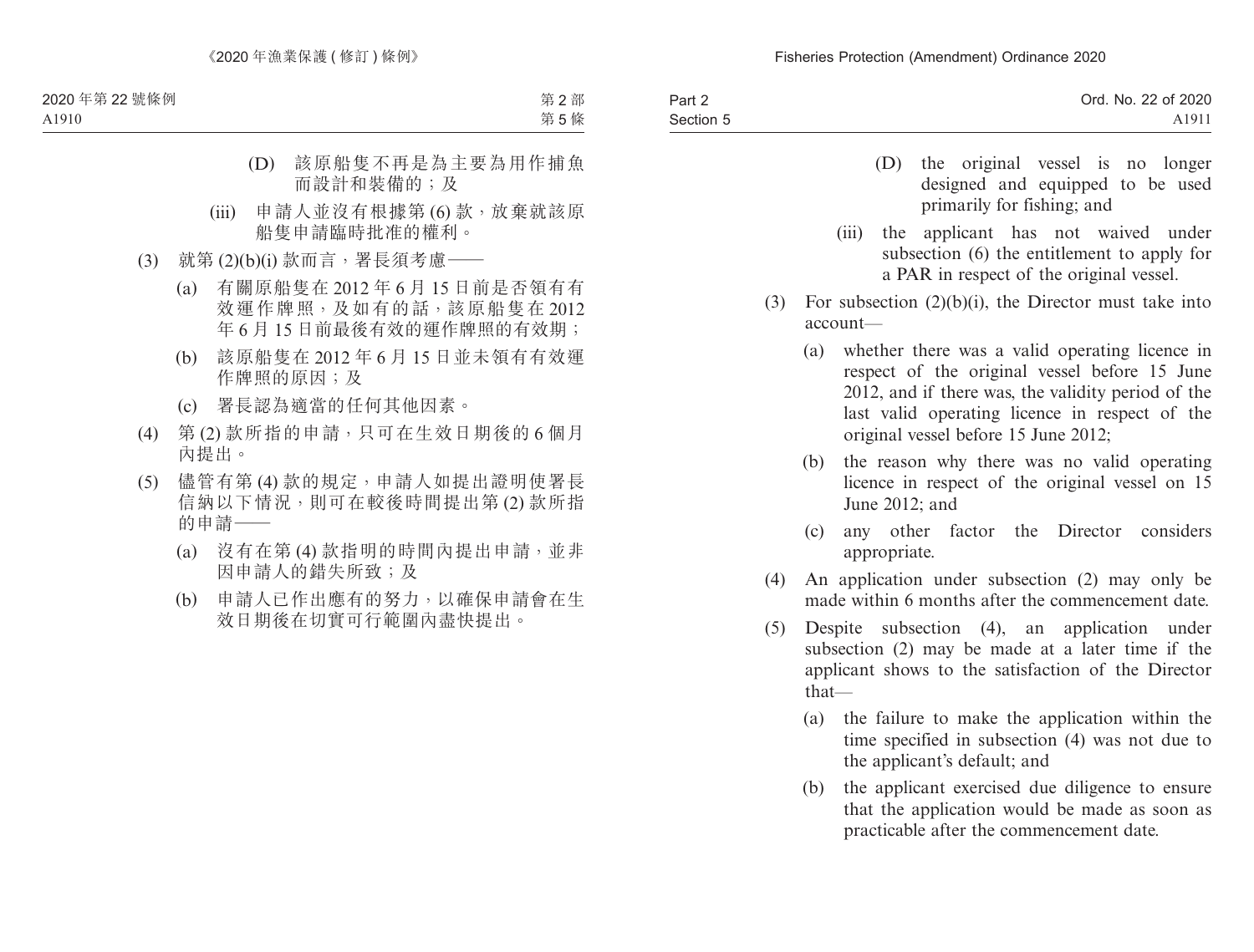| Part 2    | Ord. No. 22 of 2020 |
|-----------|---------------------|
| Section 5 | A1913               |

- (6) The 2012 owner of the original vessel may, in a form specified by the Director, waive the entitlement to apply for a PAR in respect of the original vessel.
- (7) If the Director refuses an application under subsection (2), the Director must send a notice of refusal to the applicant within 14 days after the date of the decision.
- (8) The Director may, on application by the 2012 owner of the original vessel, register the original vessel, or one other local fishing vessel, under section 14 if—
	- (a) the application is accompanied by a PAR issued under subsection (2) to the applicant in respect of the original vessel; and
	- (b) the applicant shows to the satisfaction of the Director that—
		- (i) the applicant is the owner of the vessel under application;
		- (ii) there is a valid operating licence in respect of the vessel under application;
		- (iii) the engine power of the vessel under application does not exceed that of the original vessel immediately before 15 June 2012; and
		- (iv) the number of ancillary vessels the vessel under application has does not exceed that which the original vessel had immediately before 15 June 2012.
- (9) An application under subsection (8) may only be made within 2 years after the date of the issue of the PAR.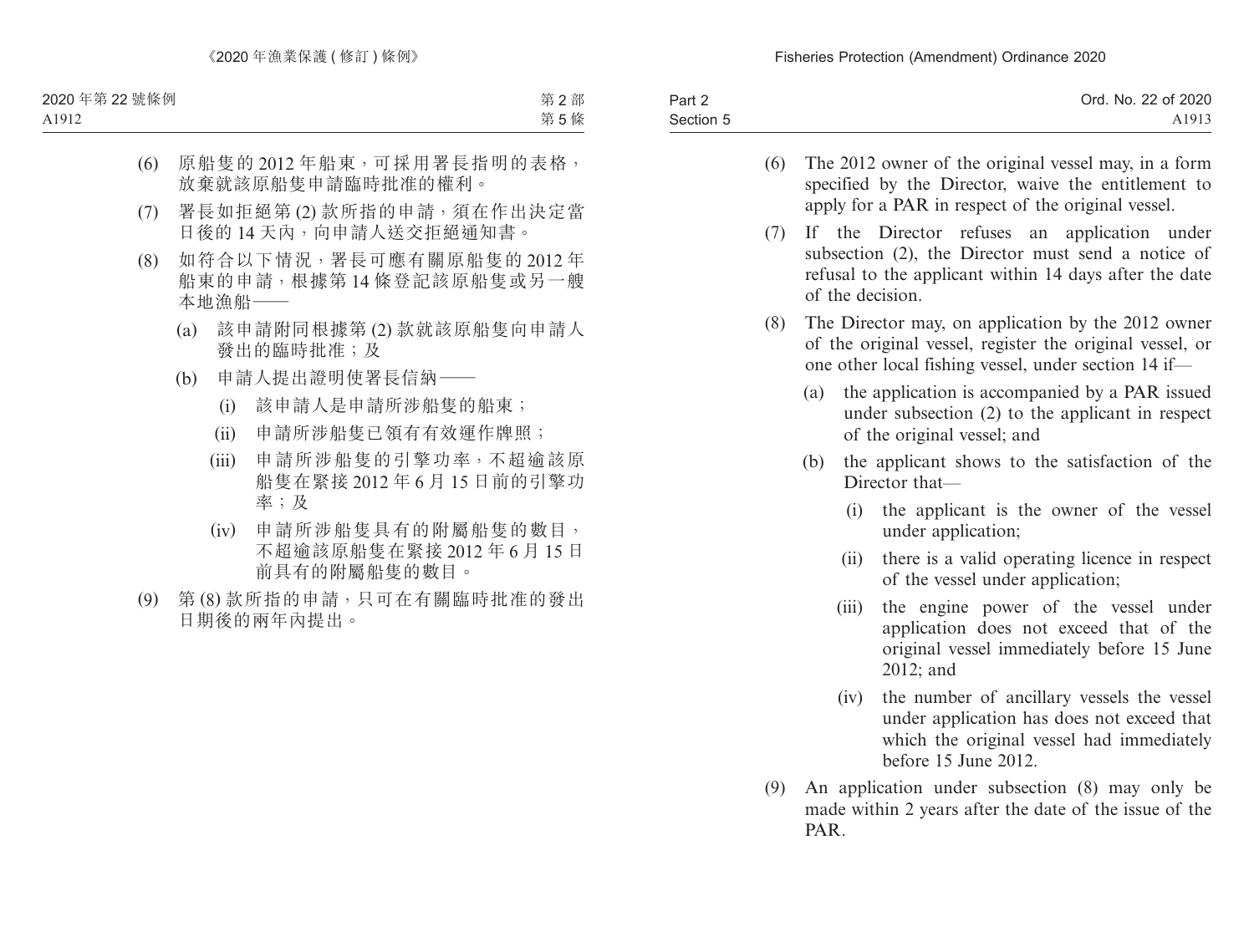| Part 2    | Ord. No. 22 of 2020 |
|-----------|---------------------|
| Section 6 | A <sub>1915</sub>   |

- (10) Despite subsection (9), an application under subsection (8) may be made at a later time if the applicant shows to the satisfaction of the Director that—
	- (a) the failure to make the application within the time specified in subsection (9) was not due to the applicant's default; and
	- (b) the applicant exercised due diligence to ensure that the application would be made as soon as practicable after the date of the issue of the PAR"
- **6. Section 17 amended (alteration to conditions of registration)** Section 17—

## **Repeal subsection (4) Substitute**

"(4) If the Director refuses an application under subsection (1), the Director must send a notice of refusal to the applicant within 14 days after the date of the decision.".

## **7. Section 21 amended (registration of former trawlers or their replacements)**

(1) Section 21(3)—

## **Repeal**

"made under"

## **Substitute**

"under".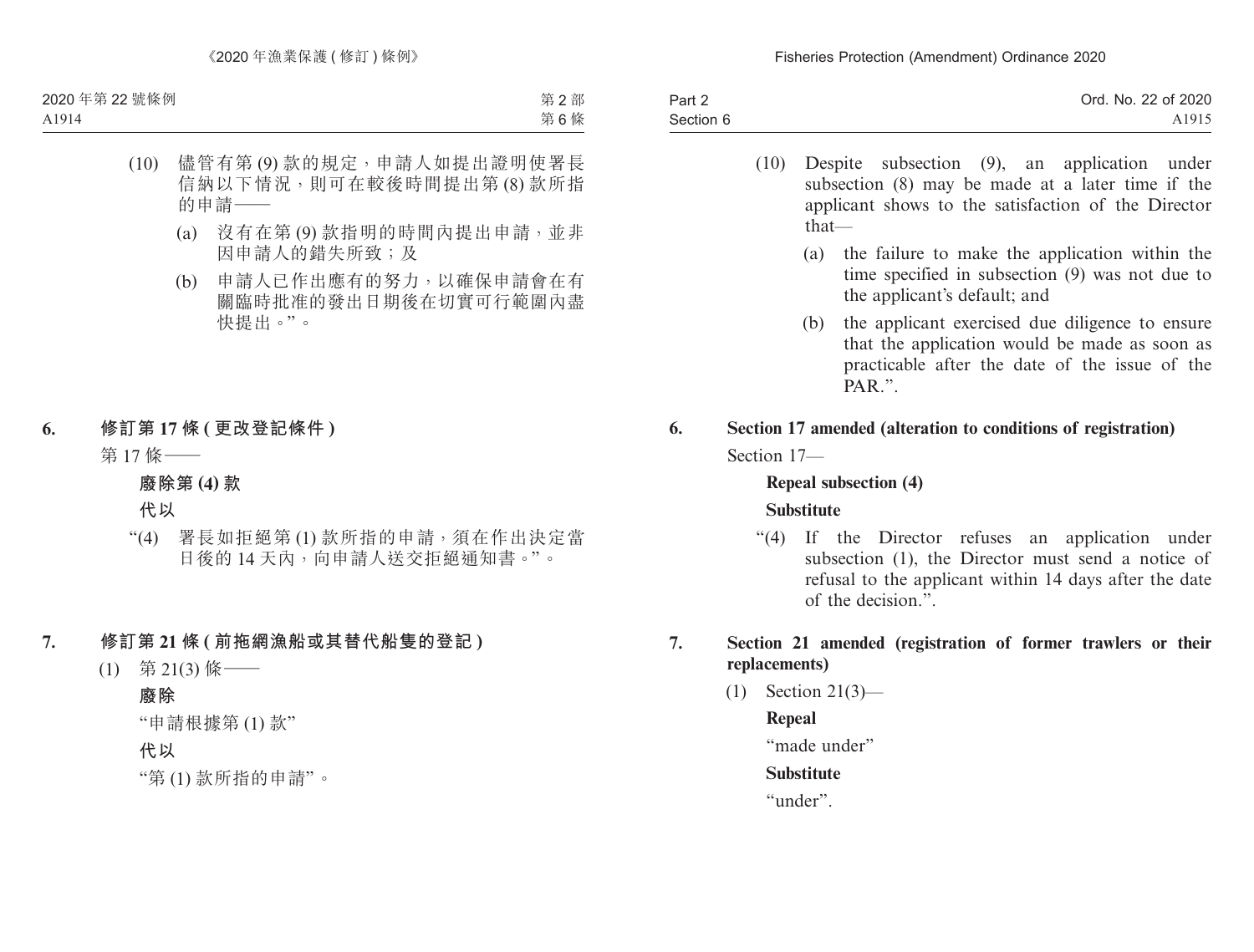| Part 2    | Ord. No. 22 of 2020 |
|-----------|---------------------|
| Section 8 | A1917               |

(2) Section 21(4), definition of *certificate of eligibility for registration*, paragraph (a)—

#### **Repeal**

"is a valid operating licence on the commencement date"

## **Substitute**

"was a valid operating licence on 15 June 2012".

## **8. Section 21A added**

After section 21—

**Add**

## "**21A. Registration of former trawlers with no valid operating licence on 15 June 2012 or their replacements—certificate of eligibility**

- (1) This section applies if there was, on 15 June 2012, a trawler in respect of which there was no valid operating licence (*original vessel*).
- (2) The Director may, on application by a person, issue to the person a certificate of eligibility for the registration of the original vessel or one other local fishing vessel (*CER*) if—
	- (a) no CER has been issued under this subsection in respect of the original vessel;
	- (b) the applicant shows to the satisfaction of the Director that—
		- (i) the applicant was the 2012 owner of the original vessel; or
		- (ii) the applicant is the owner of the original vessel, and the application is supported by a waiver given by the 2012 owner of the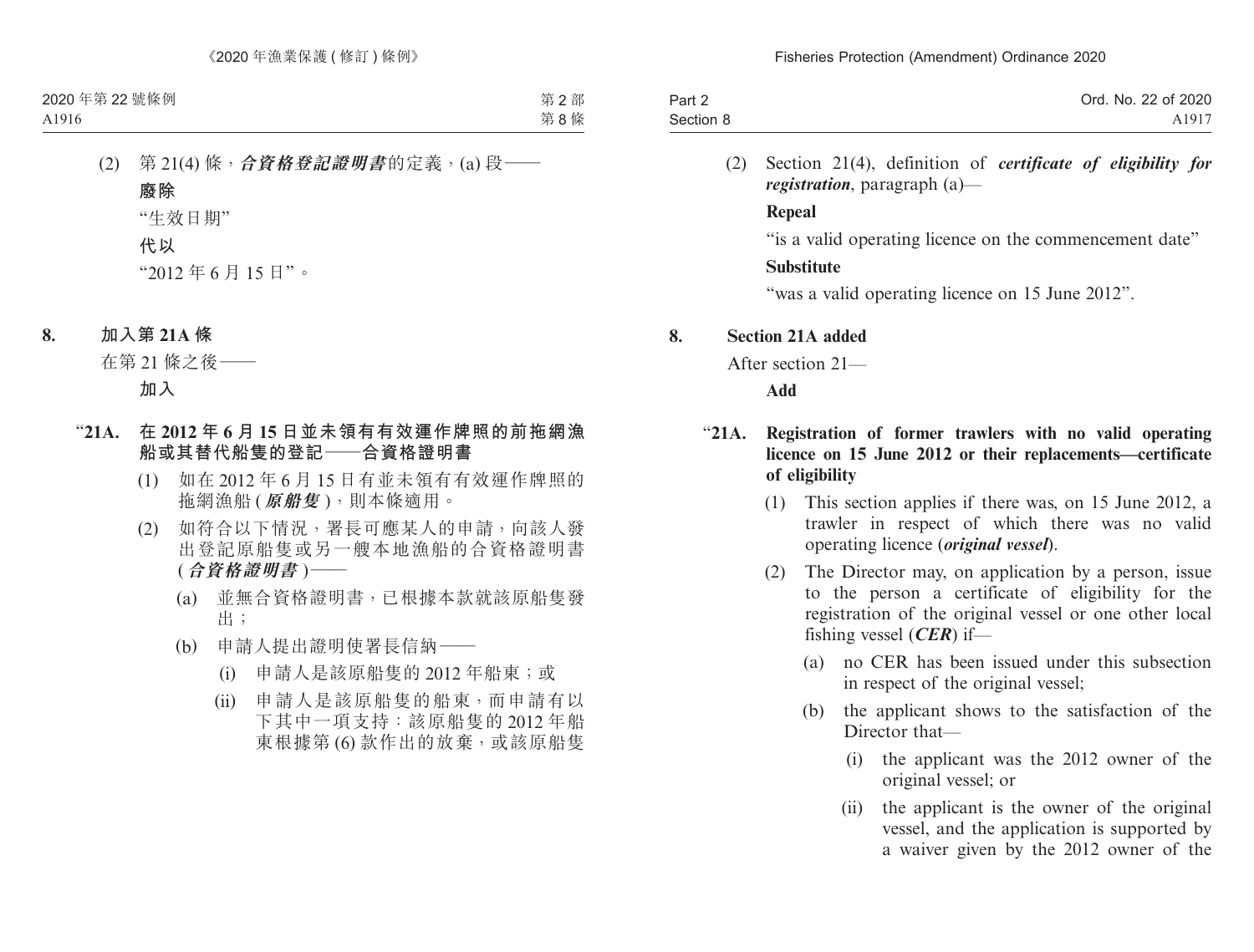| Part 2    | Ord. No. 22 of 2020 |
|-----------|---------------------|
| Section 8 | A1919               |

original vessel under subsection (6), or by proof that the person or persons specified in the 2012 certificate of the original vessel has or have all died or ceased to exist; and

- (c) the applicant shows to the satisfaction of the Director that—
	- (i) the original vessel was used, or intended to be used, for the purpose of fishing up to the expiry of 14 June 2012; and
	- (ii) the original vessel was affected by the trawl ban introduced by the Fisheries Protection (Specification of Apparatus) (Amendment) Notice 2011 (L.N. 45 of 2011).
- (3) For subsection  $(2)(c)(i)$ , the Director must take into account—
	- (a) whether there was a valid operating licence in respect of the original vessel before 15 June 2012, and if there was, the validity period of the last valid operating licence in respect of the original vessel before 15 June 2012;
	- (b) the reason why there was no valid operating licence in respect of the original vessel on 15 June 2012; and
	- (c) any other factor the Director considers appropriate.
- (4) An application under subsection (2) may only be made within 6 months after the commencement date.
- (5) Despite subsection (4), an application under subsection (2) may be made at a later time if the applicant shows to the satisfaction of the Director that—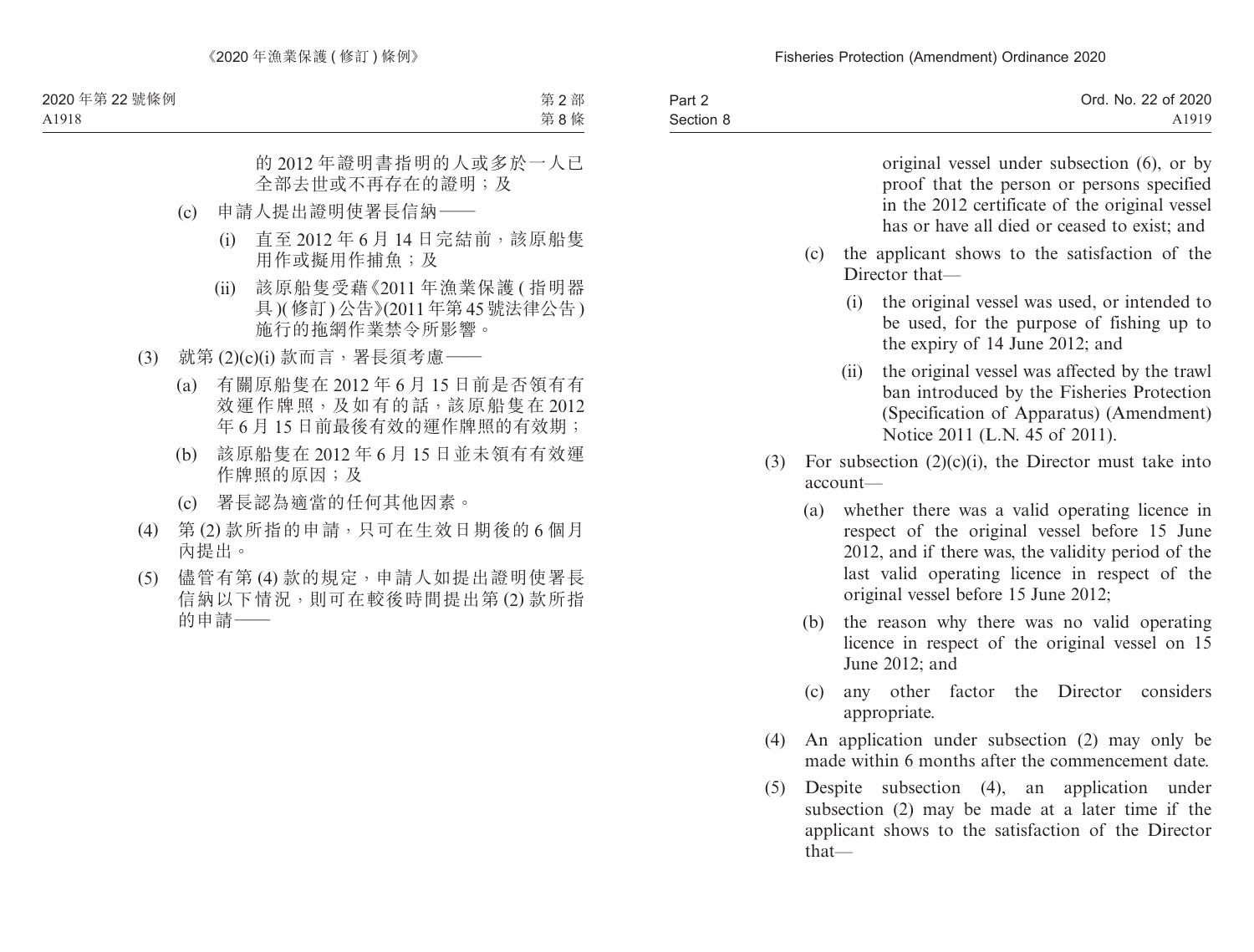| Part 2    | Ord. No. 22 of 2020 |
|-----------|---------------------|
| Section 8 | A1921               |

- (a) the failure to make the application within the time specified in subsection (4) was not due to the applicant's default; and
- (b) the applicant exercised due diligence to ensure that the application would be made as soon as practicable after the commencement date.
- (6) The 2012 owner of the original vessel may, in a form specified by the Director, waive the entitlement to apply for a CER in respect of the original vessel.
- (7) If the Director refuses an application under subsection (2), the Director must send a notice of refusal to the applicant within 14 days after the date of the decision.
- (8) The Director may, on application by the holder of a CER, register the original vessel, or one other local fishing vessel, under section 14 if—
	- (a) the application—
		- (i) is accompanied by a CER issued under subsection (2) to the applicant in respect of the original vessel; and
		- (ii) is made in accordance with the terms and time limit (if any) specified in the CER; and
	- (b) the applicant shows to the satisfaction of the Director that—
		- (i) the applicant is the owner of the vessel under application;
		- (ii) there is a valid operating licence in respect of the vessel under application;
		- (iii) trawling with the use or aid of the vessel under application is unlikely;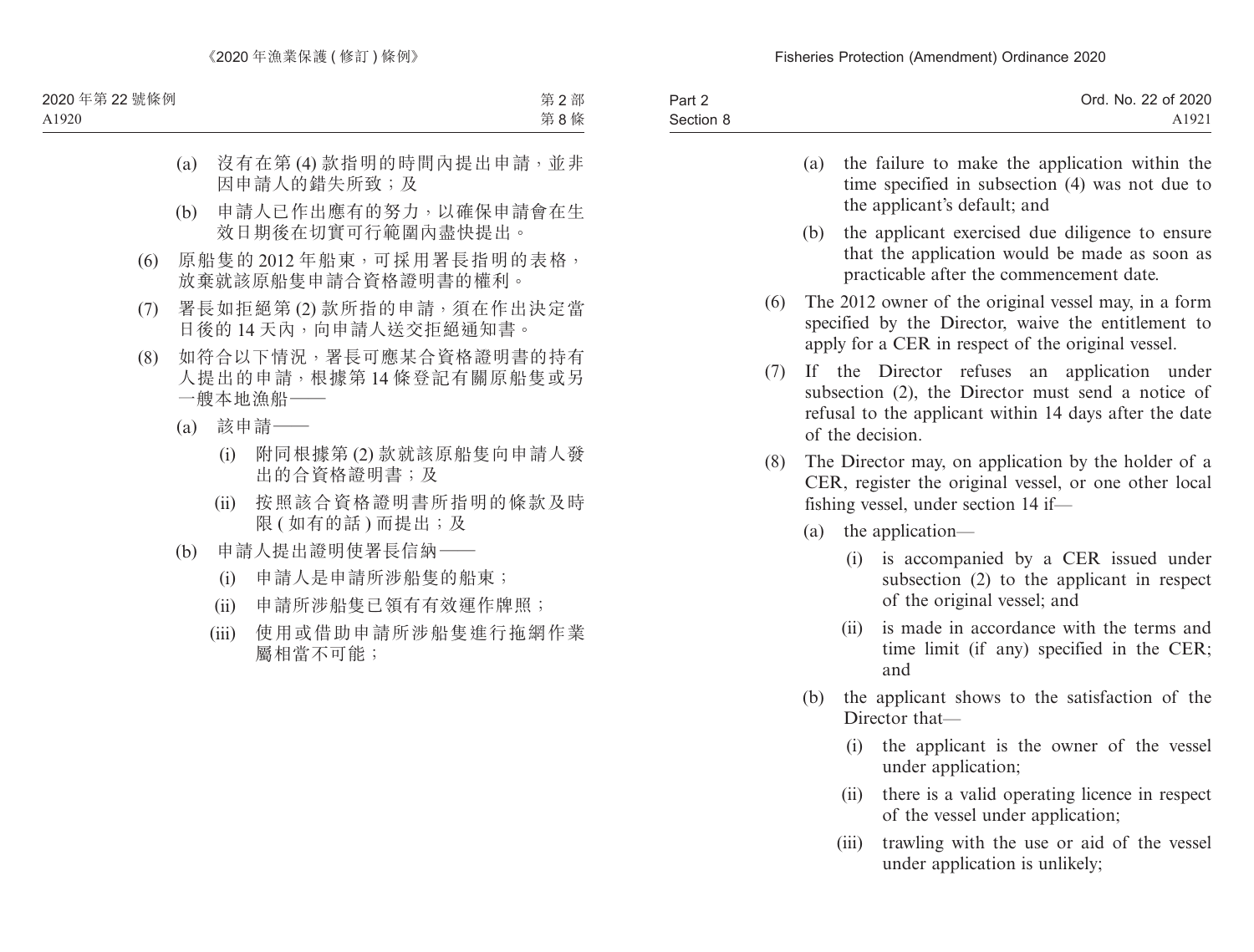| Part 2    | Ord. No. 22 of 2020 |
|-----------|---------------------|
| Section 9 | A1923               |

- (iv) the engine power of the vessel under application does not exceed that of the original vessel immediately before 15 June 2012; and
- (v) the number of ancillary vessels the vessel under application has does not exceed that which the original vessel had immediately before 15 June 2012.".

## **9. Section 26 amended (refusal of applications for issue or renewal of research fishing permit)**

(1) Section 26(1)—

## **Repeal**

"made under"

## **Substitute**

"under".

(2) Section 26(2) and  $(3)$ —

## **Repeal**

"made under"

## **Substitute**

"under".

(3) Section 26(4)—

## **Repeal**

"from"

## **Substitute**

"after".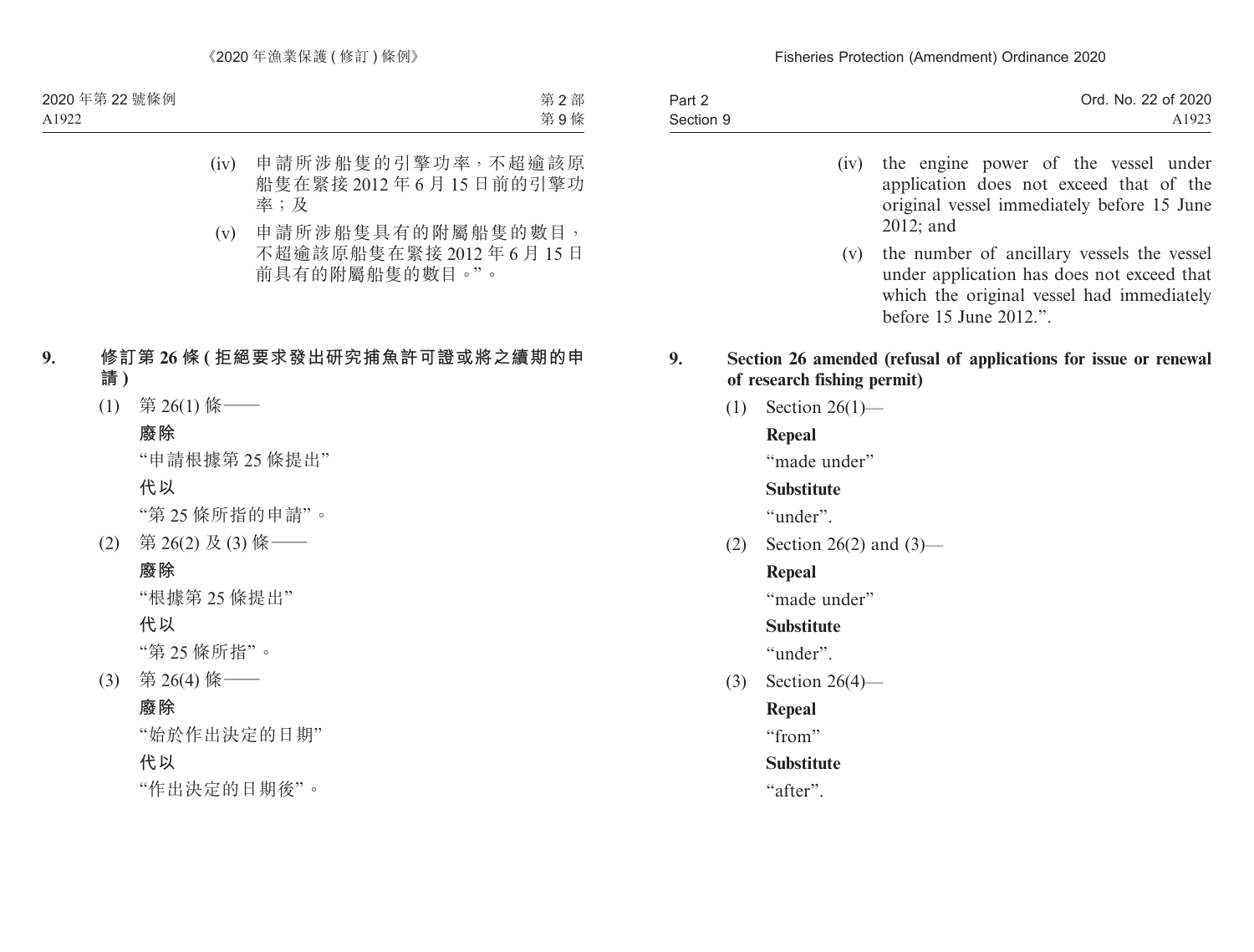| Part 2     | Ord. No. 22 of 2020 |
|------------|---------------------|
| Section 10 | A1925               |

## **10. Section 33 amended (right of appeal)**

(1) Section 33—

## **Repeal paragraph (a)**

## **Substitute**

- "(a) refusing an application for registration under section 14(1), 14A(2), 14B(8), 19(1), 21(1) or 21A(8) or an application for the issue or renewal of a research fishing permit under section 25;".
- (2) After section 33(a)—

## **Add**

- "(ab) refusing to issue a provisional approval under section  $14B(2)$ ;".
- (3) After section 33(c)—

## **Add**

"(ca) refusing to issue a certificate of eligibility under section  $21A(2)$ ;".

## **11. Section 37 amended (Director may require information or document)**

Section 37(2)—

**Repeal**

"made under"

## **Substitute**

"under".

## **12. Section 45 amended (transitional)**

(1) Section 45—

**Repeal paragraph (a).**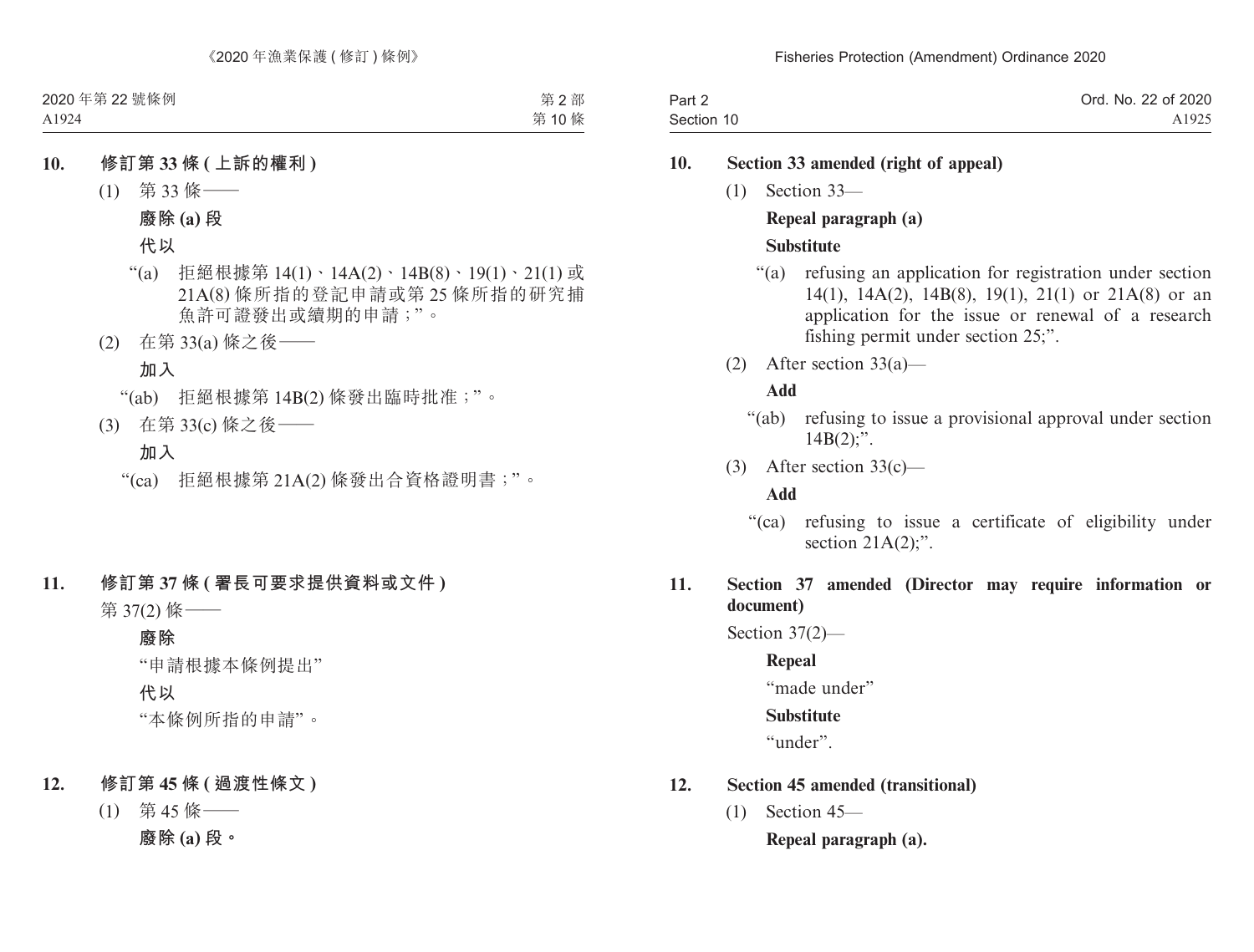| Part 2     | Ord. No. 22 of 2020 |
|------------|---------------------|
| Section 13 | A1927               |

(2) Section  $45(b)$ —

**Repeal**

"has been made under section 14"

### **Substitute**

"under section  $14(1)$  or  $14A(2)$  has been made".

## **13. Schedule 3 amended (fees)**

Schedule 3, item 1, column 2—

## **Repeal**

"14, 19 or 21"

## **Substitute**

" $14(1)$ ,  $14A(2)$ ,  $14B(8)$ ,  $19(1)$ ,  $21(1)$  or  $21A(8)$ ".